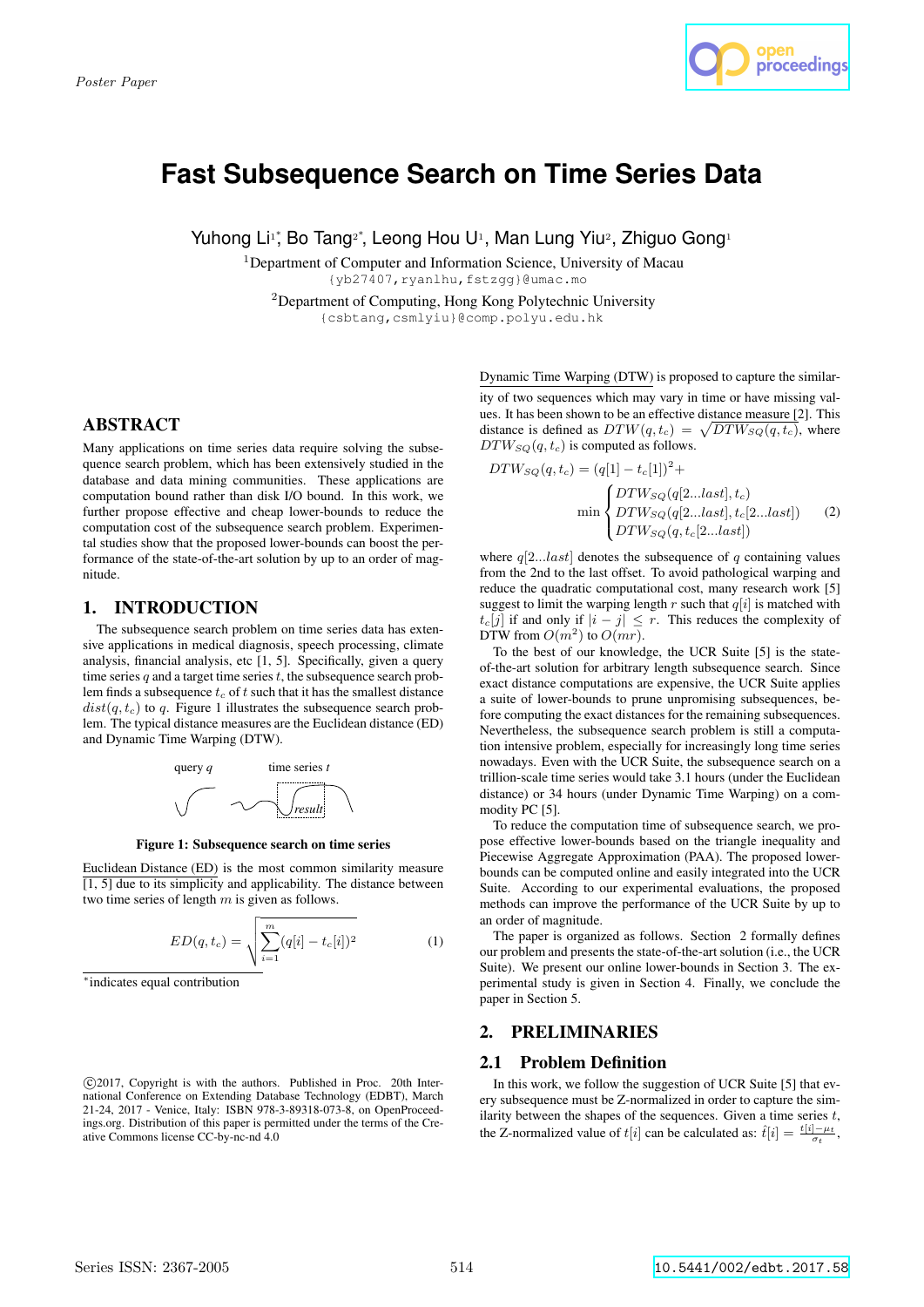where  $t[i]$  is the *i*-th element of  $t$ ,  $\hat{t}[i]$  is the Z-normalized value of t[i], and  $\mu_t$  and  $\sigma_t$  are the mean and standard deviation of t, respectively.

PROBLEM 1 (SUBSEQUENCE SEARCH PROBLEM). *Given a time series* t *of length* n*, a query time series* q *of length* m*, and a distance function* dist(·, ·)*, the subsequence search problem returns a length-m subsequence*  $t_c \in t$  *such that*  $dist(\hat{q}, \hat{t}_c)$  <  $dist(\hat{q}, \hat{t}_{c'})$ ,  $\forall t_{c'} \in t$  *of length m*.

A naïve solution for the subsequence search (cf. Problem 1) is to calculate the distance  $n - m + 1$  times. The computation of the subsequence search may become prohibitive for long sequences. It should be noted that the search performance is closely related to the distance function  $dist(\cdot, \cdot)$ .

#### 2.2 The State-of-the-Art: UCR Suite

In the following, we briefly introduce how the UCR Suite can boost ED-based and DTW-based subsequence search.

UCR-ED. For ED-based subsequence search, the UCR-ED [5] first employs the early abandoning technique. In general, it attempts to early terminate the distance computation when the accumulated distance is already larger than the best-so-far distance. To further improve the performance, the UCR-ED proposes *reducing the Znormalization cost* and *prioritizing the accumulation order*.

UCR-DTW. For DTW-based subsequence search, the UCR-DTW [5] employs a filter-and-refinement framework. It evaluates the DTW distance for a subsequence only if it survives from three lower-bounds, i.e.,  $LB_{KimFL}$ ,  $LB_{Keogh}^{EQ}$  and  $LB_{Keogh}^{EC}$ . More specifically, the lower-bounds are applied in an order starting from quick-and-dirty one to slow-and-accurate one, as shown in Figure 2. We briefly introduce these lower bounds as follows.



Figure 2: UCR-DTW framework

 $LB_{KimFL}$  is based on a fact that the First and the Last offset must be matched in DTW.

 $LB_{Keogh}^{EQ}$  is derived from the distance between the candidate subsequence  $\hat{t}_c$  and the envelop of  $\hat{q}$ . The envelop of  $\hat{q}$  is based on the warping constraint r where  $\hat{q}[i]$  can be matched with  $\hat{t}_c[j]$  subject to  $|j - i| \le r$ . The upper and lower envelop can be calculated as,  $\hat{q}^u[i] = \max_{j=i-r}^{i+r} \hat{q}[j]$  and  $\hat{q}^l[i] = \min_{j=i-r}^{i+r} \hat{q}[j]$ , respectively. Accordingly, we have

$$
LB_{Keogh}^{EQ}(\hat{q}, \hat{t}_c) = \sqrt{\sum_{i=1}^{m} \begin{cases} (\hat{t}_c[i] - \hat{q}^u[i])^2 & \text{if } \hat{t}_c[i] > \hat{q}^u[i] \\ (\hat{t}_c[i] - \hat{q}^l[i])^2 & \text{if } \hat{t}_c[i] < \hat{q}^l[i] \\ 0 & \text{otherwise} \end{cases}}
$$
(3)

 $LB_{Keogh}^{EC}$  is similar to  $LB_{Keogh}^{EQ}$  but the lower bound is derived from the distance between the query  $\hat{q}$  and the envelop of  $\hat{t}_c$ . It should be noted that the optimization techniques in UCR-ED can be applied to compute  $LB_{Keogh}^{EQ}$  and  $LB_{Keogh}^{EC}$ .

# 3. LOWER-BOUND OPTIMIZATIONS

In this section, we propose two online lower-bounds, i.e., taking  $O(1)$  and  $O(\phi)$  time<sup>1</sup>, to further improve the performance of the UCR Suite for both ED and DTW.

#### 3.1 Fast ED-based Subsequence Search

The UCR Suite does not employ any lower-bound for the Euclidean distance (ED) [5], even though ED takes  $O(m)$  time. In this section, we propose two lower bounds for ED, which can be computed in  $O(1)$  and  $O(\phi)$ , respectively.

#### *3.1.1 Lower-Bound by Triangle Inequality in* O(1) *Time*

As shown in Lemma 1, we can derive the Euclidean distance lower-bound for the running candidate  $t_c$  based on the exact distance of the last candidate (i.e., the consecutive subsequence  $t_{c-1}$ ) by triangle inequality.

LEMMA 1 (LOWER-BOUND FOR ED). *For two consecutive candidate subsequences*  $t_{c-1}$  *and*  $t_c$  *in*  $t$ *, we have:* 

$$
ED(\hat{q}, \hat{t}_{c-1}) - ED(\hat{t}_{c-1}, \hat{t}_c) \le ED(\hat{q}, \hat{t}_c)
$$

PROOF. It is trivial as triangle inequality holds for the Euclidean distance.  $\square$ 

We define  $LB_{ED}^{TRI}(\hat{q}, \hat{t}_c)$  as follows:

$$
LB_{ED}^{TRI}(\hat{q}, \hat{t}_c) = LB_{ED}(\hat{q}, \hat{t}_{c-1}) - ED(\hat{t}_{c-1}, \hat{t}_c), \quad (4)
$$

where  $LB_{ED}(\hat{q}, \hat{t}_{c-1})$  is any lower bound which satisfies  $LB_{ED}(\hat{q}, \hat{t}_{c-1}) \leq ED(\hat{q}, \hat{t}_{c-1}).$ 

With Lemma 1, we have  $LB_{ED}^{TRI}(\hat{q}, \hat{t}_c) \leq ED(\hat{q}, \hat{t}_c)$ . Suppose the  $LB_{ED}(\hat{q}, \hat{t}_{c-1})$  is known, we will elaborate how to compute it shortly.  $LB_{ED}^{TRI}(\hat{q}, \hat{t}_c)$  can be computed in  $O(1)$  iff  $ED(\hat{t}_{c-1}, \hat{t}_c)$  can be calculated in constant time. To achieve this, it is sufficient to maintain five running sums:  $S_1 = \sum_{i=1}^m t_{c-1}[i],$  $S_2 = \sum_{i=1}^m t_c[i], S_3 = \sum_{i=1}^m t_{c-1}^2[i], S_4 = \sum_{i=1}^m t_c^2[i],$  and  $S_5 = \sum_{i=1}^{m} t_{c-1}[i]t_c[i]$ , where these running sums can be maintained incrementally in  $O(1)$  time. With these running sums, we can compute  $ED(\hat{t}_{c-1}, \hat{t}_c)$  in  $O(1)$  as follows.

$$
ED(\hat{t}_{c-1}, \hat{t}_c) = \sqrt{2m(1 - \rho(t_{c-1}, t_c))}
$$
\n(5)

where  $\rho(t_{c-1}, t_c)$  is the Pearson correlation between  $t_{c-1}$  and  $t_c$ .

$$
\rho(t_{c-1}, t_c) = \frac{mS_5 - S_1S_2}{\sqrt{mS_3 - (S_1)^2}\sqrt{mS_4 - (S_2)^2}}
$$
(6)

#### *3.1.2 Lower-Bound by PAA in* O(φ) *Time*

The Piecewise Aggregate Approximation (PAA) [3] is a concise representation for time series. Given a normalized subsequence  $\hat{t}_c$ , its PAA representation is a  $\phi$ -dimensional vector where the k-th element is defined as follows.

$$
e_{\hat{t}_c}[k] = \frac{\phi}{\ell} \sum_{x = \frac{\ell}{\phi} \cdot k}^{\frac{\ell}{\phi}(k+1)-1} \hat{t}_c[x] \tag{7}
$$

The distance,  $LB_{ED}^{PAA}(\hat{q}, \hat{t}_c)$ , between the PAA representations of  $\hat{q}$  and  $\hat{t}_c$  is:

$$
LB_{ED}^{PAA}(\hat{q}, \hat{t}_c) = \sqrt{\frac{m}{\phi} \sum_{k=0}^{\phi-1} (e_{\hat{q}}[k] - e_{\hat{t}_c}[k])^2}
$$

<sup>&</sup>lt;sup>1</sup>The value of parameter  $\phi$  is much smaller than m typically, i.e.,  $\phi \ll m$ .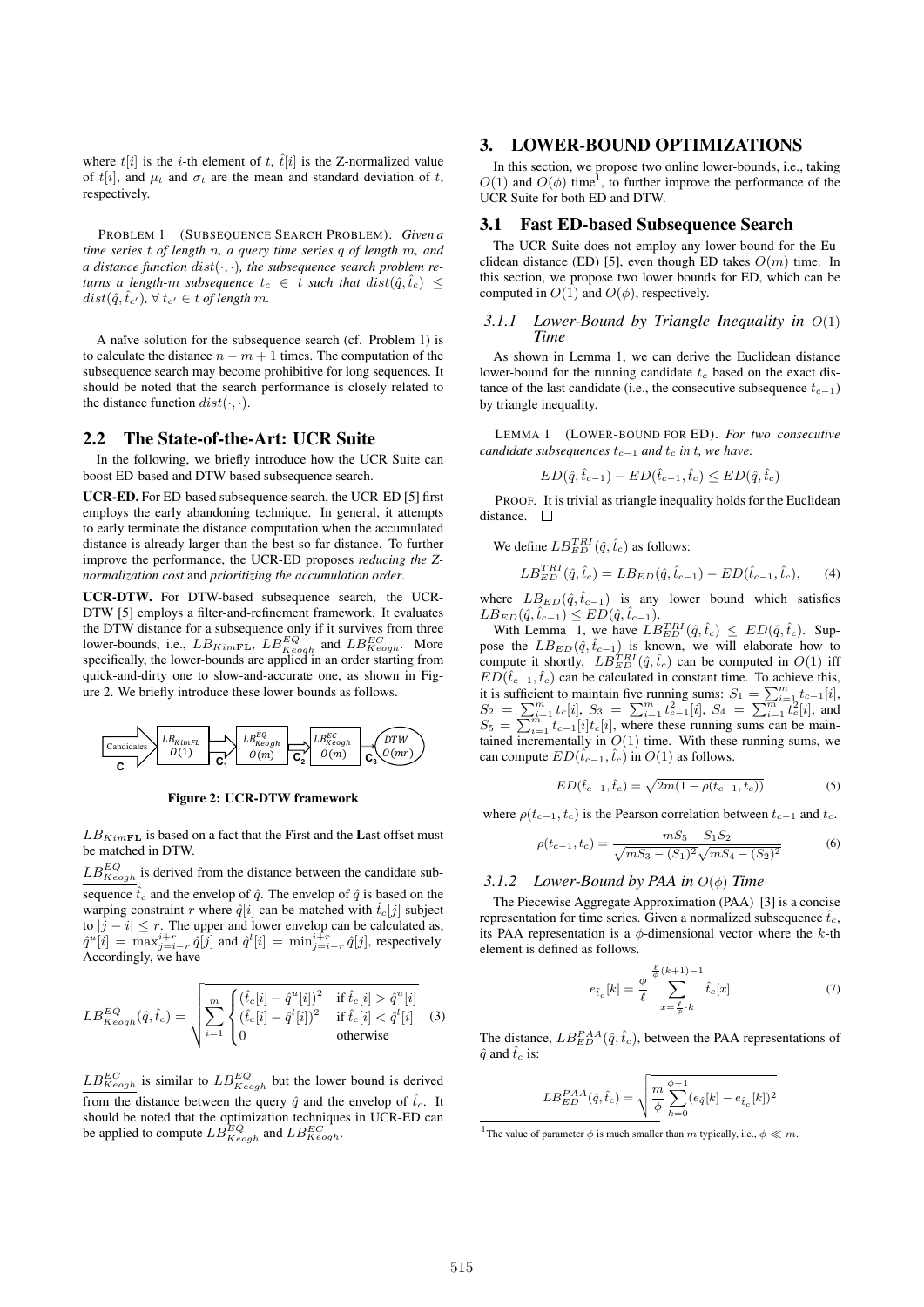According to [3],  $LB_{ED}^{PAA}(\hat{q}, \hat{t}_c) \leq ED(\hat{q}, \hat{t}_c)$ . It can be calculated in  $O(\phi)$  time with the PAA representations of  $\hat{q}, \hat{t}_c$ . Our remaining challenge is to compute the PAA of a subsequence efficiently, where a straightforward solution takes  $O(m)$  time. To avoid  $O(m)$  time cost, we transform Eq. 7 (i.e., expanding  $\hat{t}_c[x]$ ) into the following equation.

$$
e_{\hat{t}_c}[k] = \frac{\phi}{m} \sum_{x = \frac{m}{\phi} \cdot k}^{\frac{m}{\phi}(k+1)-1} \frac{t[c+x] - \mu(t_c)}{\sigma(t_c)}
$$
(8)

Observe that  $\mu(t_c)$ ,  $\sigma(t_c)$ ,  $\sum t[c+x]$  can be calculated in O(1) time by  $\sum t_c[i], \sum t_c^2[i]$  and  $\sum t[c + x - 1]$ , respectively. Thus we can compute the PAA of  $\hat{t}_c$  in  $O(\phi)$  incrementally. This optimization is also utilized in [4].

#### *3.1.3 Putting Them Altogether*

Returning to the Equation 4, we require  $LB_{ED}(\hat{q}, \hat{t}_{c-1}) \leq$  $ED(\hat{q}, \hat{t}_{c-1})$ . Thus,  $LB_{ED}(\hat{q}, \hat{t}_{c-1})$  can be updated to  $LB_{ED}^{TRI}(\hat{q}, \hat{t}_{c-1}), LB_{ED}^{PAA}(\hat{q}, \hat{t}_{c-1})$  and  $ED(\hat{q}, \hat{t}_{c-1}).$ 

Algorithm 1 shows the pseudo code for ED-based subsequence search with our two novel lower bounds. We denote  $LB_{ED}$  as the lower bound for the current candidate  $t_c$ . We apply a cheap triangle inequality bound (cf. Line 5), before applying a slightly expensive PAA bound (cf. Line 7). If  $t_c$  cannot be pruned by all lower bound testings, then we compute the distance  $ED(\hat{q}, \hat{t}_c)$  by calling UCR-ED. Furthermore, the value of  $LB_{ED}$  in the current iteration will be used to derive the bound in the next iteration.

| <b>Algorithm 1</b> ED-based subsequence search              |                                 |
|-------------------------------------------------------------|---------------------------------|
| Alg ED-search (Query q, Sequence t, Dimensionality $\phi$ ) |                                 |
| 1: $os := -1, bs f := \infty, LB_{ED} := 0$                 |                                 |
| 2: for $c := 1$ to $n - m + 1$ do                           |                                 |
| 3:<br>if $c > 1$ and $LB_{ED} > bsf$ then                   |                                 |
| 4:<br>$LB_{ED} := LB_{ED} - ED(\hat{t}_{c-1}, \hat{t}_{c})$ | $\triangleright$ $O(1)$         |
| 5:<br>if $L B_{ED} < b s f$ then                            |                                 |
| $LB_{ED} := LB_{ED}^{PAA}(\hat{q}, \hat{t}_c)$<br>6:        | $\triangleright$ $O$ ( $\phi$ ) |
| 7:<br>if $LB_{ED} <$ bs f then                              |                                 |
| 8:<br>compute $ED(\hat{q}, \hat{t}_c)$ using UCR-ED         | $\triangleright$ $O(m)$         |
| 9:<br>if $ED(\hat{q}, \hat{t}_c) < bsf$ then                |                                 |
| 10:<br>$os := c, bs f := ED(\hat{q}, \hat{t}_c)$            |                                 |
| 11:<br>$LB_{ED} := ED(\hat{q}, \hat{t}_c)$                  |                                 |
| 12: return $(\cos, bs)$                                     |                                 |
|                                                             |                                 |

We illustrate Algorithm 1 using an example in Figure 3. Suppose  $bsf = 2$  and we can safely prune  $t_1$  by computing its lowerbound,  $LB_{ED}^{PAA}(\hat{q}, \hat{t}_1) = 10$ . As  $ED(\hat{t}_1, \hat{t}_2) = 4$  (i.e., using Equation. 5-6), thus we can derive  $LB_{ED}(\hat{q}, \hat{t}_2) = (10 - 4) = 6$ . Since  $LB_{ED}(\hat{q}, \hat{t}_2)$  is larger than bs f,  $t_2$  is safely pruned. Based on the triangle inequality, we have  $ED(\hat{q}, \hat{t}_3) \geq L B_{ED}(\hat{q}, \hat{t}_2)$  –  $ED(\hat{t}_2,\hat{t}_3) = (LB_{ED}(\hat{q},\hat{t}_1) - ED(\hat{t}_1,\hat{t}_2)) - ED(\hat{t}_2,\hat{t}_3)$ . By computing  $ED(\hat{t}_2, \hat{t}_3)$ , we can derive  $LB_{ED}(\hat{q}, \hat{t}_3) = (10 - 4)$  –  $3 = 3 > bsf$ , as a consequence,  $t_3$  can also be pruned safely.



Figure 3: Illustration of pruning techniques

## 3.2 Fast DTW-based Subsequence Search

The proposed lower-bounds in Section 3.1.1 can be adapted to  $LB_{Keogh}^{EQ}(\hat{q}, \hat{t}_c)$ . In this section, we discuss two lower-bounds for  $LB_{Keogh}^{EQ}$  whose computation cost are  $O(1)$  and  $O(\phi)$ , respectively.

### *3.2.1 Lower-Bound by Triangle Inequality in* O(1) *Time*

As shown in Lemma 2, we can derive the lower-bound of  $LB_{Keogh}^{EQ}(\hat{q}, \hat{t}_c)$  based on the  $LB_{Keogh}^{EQ}(\hat{q}, \hat{t}_{c-1})$  by triangle inequality.

LEMMA 2 (LOWER-BOUND FOR  $LB_{Keogh}^{EQ}$ ). Let  $t_{c-1}$  and  $t_c$  *be consecutive candidates in t. We have:* 

$$
LB_{Keogh}^{EQ}(\hat{q}, \hat{t}_{c-1}) - ED(\hat{t}_{c-1}, \hat{t}_c) \leq LB_{Keogh}^{EQ}(\hat{q}, \hat{t}_c)
$$

**PROOF.** For  $LB_{Keogh}^{EQ}$ , there exists a sequence a that is enclosed by the envelop sequences  $\hat{q}^u$  and  $\hat{q}^l$  (i.e.,  $\hat{q}^l[i] \leq a[i] \leq \hat{q}^u[i]$ ), such that  $LB_{Keogh}^{EQ}(\hat{q}, \hat{t}_c) = ED(a, \hat{t}_c)$ . With Lemma 3, we have  $LB_{Keogh}^{EQ}(\hat{q}, \hat{t}_{c-1}) \leq ED(a, \hat{t}_{c-1}).$ 

$$
LB_{Keogh}^{EQ}(\hat{q}, \hat{t}_{c-1}) \le ED(a, \hat{t}_{c-1})
$$
  
\n
$$
\iff LB_{Keogh}^{EQ}(\hat{q}, \hat{t}_{c-1}) - ED(\hat{t}_{c-1}, \hat{t}_{c})
$$
  
\n
$$
\le ED(a, \hat{t}_{c-1}) - ED(\hat{t}_{c-1}, \hat{t}_{c})
$$

Applying Lemma 1:  $ED(a, \hat{t}_{c-1}) - ED(\hat{t}_{c-1}, \hat{t}_c) \leq ED(a, \hat{t}_c)$  $\Longleftrightarrow LB_{Keogh}^{EQ}(\hat{q}, \hat{t}_{c-1}) - ED(\hat{t}_{c-1}, \hat{t}_{c}) \le ED(a, \hat{t}_{c})$  $\Longleftrightarrow LB_{Keogh}^{EQ}(\hat{q}, \hat{t}_{c-1}) - ED(\hat{t}_{c-1}, \hat{t}_{c}) \leq LB_{Keogh}^{EQ}(\hat{q}, \hat{t}_{c})$  $\Box$ 

LEMMA 3.  $LB_{Keogh}^{EQ}(\hat{q}, \hat{t}_c) \leq ED(a, \hat{t}_c)$ , where sequence a is enclosed by sequences  $\hat{q}^u$  and  $\hat{q}^l$ , i.e.,  $\hat{q}^l[i] \leq a[i] \leq \hat{q}^u[i]$ .

PROOF. Since  $\hat{q}^{l}[i] \leq a[i] \leq \hat{q}^{u}[i]$ , for case (i)  $\hat{t}_c[i] > \hat{q}^{u}[i]$ , we have  $(\hat{t}_c[i] - \hat{q}^u[i])^2 \leq (\hat{t}_c[i] - a[i])^2$ . Similarly, for case (ii)  $\hat{t}_c[i] < \hat{q}^l[i]$ , we have  $(\hat{t}_c[i] - \hat{q}^l[i])^2 \leq (\hat{t}_c[i] - a[i])^2$  as  $a[i] \geq \hat{q}^{l}[i]$ . Finally,  $0 \leq (\hat{t}_c[i] - a[i])^2$  always hold for case (iii)  $\hat{q}^{l}[i] \leq \hat{t}_c[i] \leq \hat{q}_u[i].$ 

Similarly, we define  $LB_{DTW}^{TRI}(\hat{q}, \hat{t}_c)$  as follows:

$$
LB_{DTW}^{TRI}(\hat{q}, \hat{t}_c) = LB_{DTW}(\hat{q}, \hat{t}_{c-1}) - ED(\hat{t}_{c-1}, \hat{t}_c),
$$
 (9)

where  $L B_{DTW}(\hat{q}, \hat{t}_{c-1})$  is any lower bound with  $L B_{DTW}(\hat{q}, \hat{t}_{c-1}) \leq L B_{Keogh}^{EQ}(\hat{q}, \hat{t}_{c-1}).$  With Lemma 2, we have  $LB_{DTW}^{TRI}(\hat{q}, \hat{t}_c) \leq LB_{Keogh}^{EQ}(\hat{q}, \hat{t}_c)$ .

#### *3.2.2 Lower-Bound by PAA in* O(φ) *Time*

In section 3.1.2, we propose a technique to construct the PAA representations for subsequences incrementally in  $O(\phi)$  time. Given the PAA representations, we can derive  $LB_{DTW}^{PAA}(\hat{q}, \hat{t}_c)$  as follows.

$$
LB_{DTW}^{PAA}(\hat{q}, \hat{t}_c) = \sqrt{\frac{m}{\phi} \sum_{x=0}^{\phi-1} \begin{cases} (e_{\hat{t}_c}[x] - \hat{U}[x])^2 & e_{\hat{t}_c}[x] > \hat{U}[x] \\ (e_{\hat{t}_c}[x] - \hat{L}[x])^2 & e_{\hat{t}_c}[x] < \hat{L}[x] \\ 0 & \text{otherwise} \end{cases}}
$$